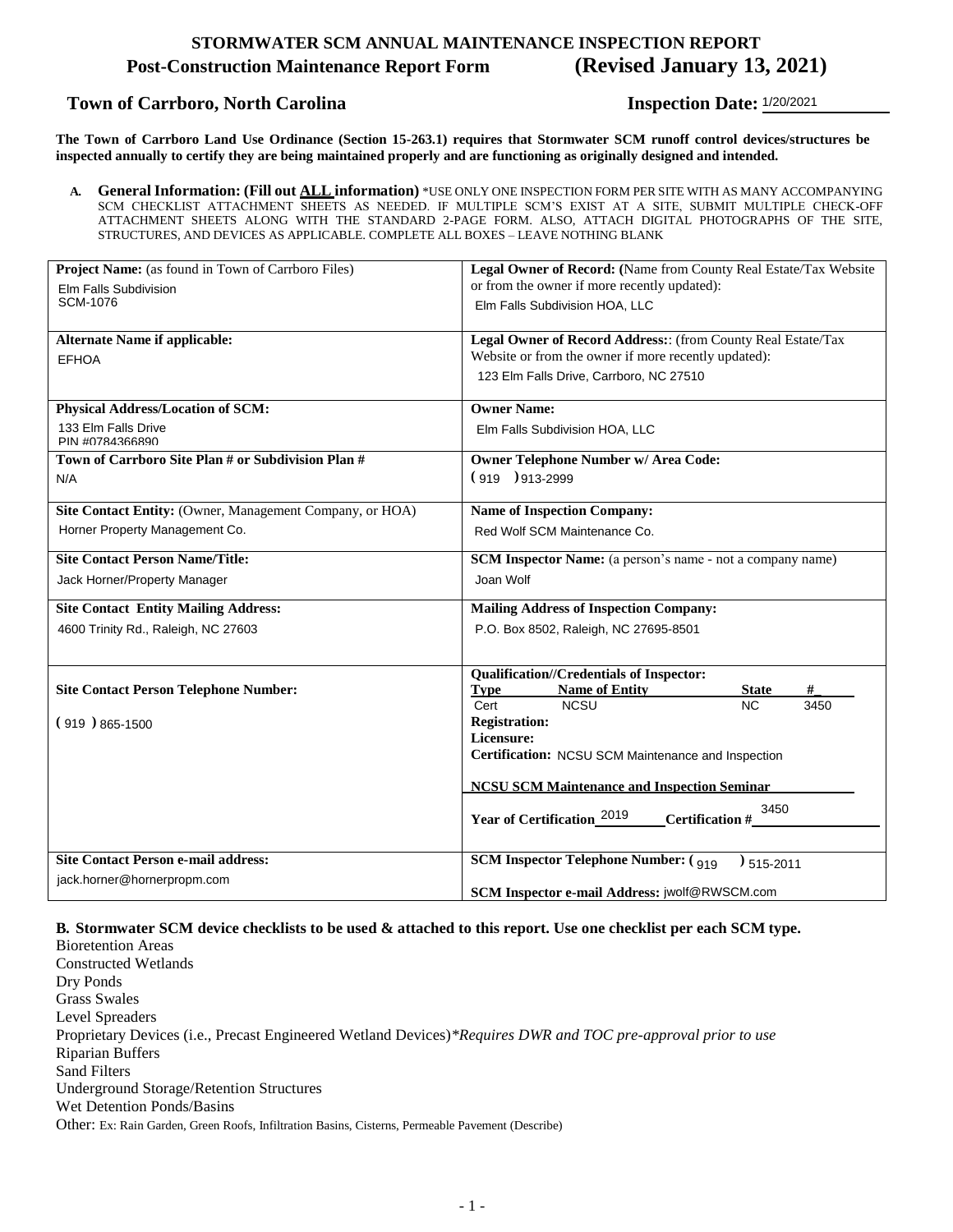**Use ONE SCM checklist sheet for each specific type of SCM device found at each SCM site location. As an example if a given site has four dry ponds and four level spreaders, you need to submit one standard form (i.e., this 2-page form) along with four Dry Pond sheets and four Level Spreader sheets. Fill-in the actual number of SCM devices on the table below that exist at a given site. Attach digital low-res digital color photos as appropriate, to show areas of interest or areas that need attention.**

| <b>Device Type</b>                                                                                                                                                                                                                                                                                                                                                                                                                                                                                                                                                                                                                                                                                                                                                                                                                                                                                                                                                                                                                                                                                                                                                     | Number of                                                                                                                                                      | Describe (only if needed) |  |
|------------------------------------------------------------------------------------------------------------------------------------------------------------------------------------------------------------------------------------------------------------------------------------------------------------------------------------------------------------------------------------------------------------------------------------------------------------------------------------------------------------------------------------------------------------------------------------------------------------------------------------------------------------------------------------------------------------------------------------------------------------------------------------------------------------------------------------------------------------------------------------------------------------------------------------------------------------------------------------------------------------------------------------------------------------------------------------------------------------------------------------------------------------------------|----------------------------------------------------------------------------------------------------------------------------------------------------------------|---------------------------|--|
|                                                                                                                                                                                                                                                                                                                                                                                                                                                                                                                                                                                                                                                                                                                                                                                                                                                                                                                                                                                                                                                                                                                                                                        | <b>SCM's per Site</b>                                                                                                                                          |                           |  |
| <b>Bioretention Areas</b>                                                                                                                                                                                                                                                                                                                                                                                                                                                                                                                                                                                                                                                                                                                                                                                                                                                                                                                                                                                                                                                                                                                                              | 1                                                                                                                                                              |                           |  |
| <b>Constructed Wetlands</b>                                                                                                                                                                                                                                                                                                                                                                                                                                                                                                                                                                                                                                                                                                                                                                                                                                                                                                                                                                                                                                                                                                                                            | 0                                                                                                                                                              |                           |  |
| <b>Dry Ponds</b>                                                                                                                                                                                                                                                                                                                                                                                                                                                                                                                                                                                                                                                                                                                                                                                                                                                                                                                                                                                                                                                                                                                                                       | $\mathbf 0$                                                                                                                                                    |                           |  |
| <b>Grass Swales</b>                                                                                                                                                                                                                                                                                                                                                                                                                                                                                                                                                                                                                                                                                                                                                                                                                                                                                                                                                                                                                                                                                                                                                    | $\mathbf 0$                                                                                                                                                    |                           |  |
| <b>Level Spreaders</b>                                                                                                                                                                                                                                                                                                                                                                                                                                                                                                                                                                                                                                                                                                                                                                                                                                                                                                                                                                                                                                                                                                                                                 | $\pmb{0}$                                                                                                                                                      |                           |  |
| <b>Proprietary Device (*Must receive</b><br>DWQ/TOC advance approval)                                                                                                                                                                                                                                                                                                                                                                                                                                                                                                                                                                                                                                                                                                                                                                                                                                                                                                                                                                                                                                                                                                  | $\Omega$                                                                                                                                                       |                           |  |
| <b>Riparian Buffers</b>                                                                                                                                                                                                                                                                                                                                                                                                                                                                                                                                                                                                                                                                                                                                                                                                                                                                                                                                                                                                                                                                                                                                                | $\pmb{0}$                                                                                                                                                      |                           |  |
| Sand Filter                                                                                                                                                                                                                                                                                                                                                                                                                                                                                                                                                                                                                                                                                                                                                                                                                                                                                                                                                                                                                                                                                                                                                            | $\mathbf 0$                                                                                                                                                    |                           |  |
| <b>Underground Detention/Storage</b>                                                                                                                                                                                                                                                                                                                                                                                                                                                                                                                                                                                                                                                                                                                                                                                                                                                                                                                                                                                                                                                                                                                                   | $\Omega$                                                                                                                                                       |                           |  |
| <b>Wet Ponds</b>                                                                                                                                                                                                                                                                                                                                                                                                                                                                                                                                                                                                                                                                                                                                                                                                                                                                                                                                                                                                                                                                                                                                                       | $\mathbf 0$                                                                                                                                                    |                           |  |
| Other (Ex: Rain Garden, Green                                                                                                                                                                                                                                                                                                                                                                                                                                                                                                                                                                                                                                                                                                                                                                                                                                                                                                                                                                                                                                                                                                                                          |                                                                                                                                                                |                           |  |
| Roofs, Infiltration Basins, Cisterns,                                                                                                                                                                                                                                                                                                                                                                                                                                                                                                                                                                                                                                                                                                                                                                                                                                                                                                                                                                                                                                                                                                                                  | $\mathbf 0$                                                                                                                                                    |                           |  |
| Permeable Pavement (Describe)                                                                                                                                                                                                                                                                                                                                                                                                                                                                                                                                                                                                                                                                                                                                                                                                                                                                                                                                                                                                                                                                                                                                          |                                                                                                                                                                |                           |  |
| C. The results of this inspection are as follows:<br><b>NON-COMPLIANT</b><br>VISUAL INSPECTION FOUND APPARENT ISSUES WHICH NEED IMMEDIATE ATTENTION. COMPLETE<br>THE REPAIR ITEMS INDICATED ON THE ATTACHED CHECKLISTS WITHIN 60-DAYS OF THE DATE OF THIS<br>REPORT. RE-INSPECTION AND CERTIFICATION PRIOR TO OR AT THE 60-DAY INTERVAL WILL FOLLOW<br>SATISFACTORY COMPLETION OF ALL REPAIRS. REPORTS NOT RECEIVED WITHIN 60-DAYS WILL LEAD INTO<br>ENFORCEMENT ACTIONS. SEE ITEM "D" BELOW REGARDING ENFORCEMENT.<br><b>COMPLIANT WITH MAINTENANCE</b><br>∐<br>VISUAL INSPECTION FOUND DEFICIENCIES THAT NEED ATTENTION. COMPLETE THE MAINTENANCE ITEMS<br>INDICATED ON THE ATTACHED CHECKLISTS WITHIN 30-DAYS OF THE DATE OF THIS REPORT. THE TOWN<br>SHALL BE NOTIFIED OF THE REPAIRS HAVE BEEN PERFORMED WITH PHOTOS OF MAINTENANCE PERFORMED<br>IF NOTIFICATION HAS NOT BEEN RECEIVED WITHIN 30-DAYS THIS WILL BE CONSIDERED A VIOLATION. SEE<br><b>ITEM "D" BELOW.</b><br><b>COMPLIANT</b> (CHECK HERE IF INITIAL INSPECTION WAS NON COMPLIANT AND THIS IS A RE-INSPECTION)<br>VISUAL INSPECTION FOUND NO APPARENT ISSUES, (CERTIFICATION BELOW; SEE ITEM "E"). |                                                                                                                                                                |                           |  |
| D. Notice of Violations. Violations are triggered as follows:                                                                                                                                                                                                                                                                                                                                                                                                                                                                                                                                                                                                                                                                                                                                                                                                                                                                                                                                                                                                                                                                                                          |                                                                                                                                                                |                           |  |
| $\bf{l}$                                                                                                                                                                                                                                                                                                                                                                                                                                                                                                                                                                                                                                                                                                                                                                                                                                                                                                                                                                                                                                                                                                                                                               | When an annual inspection is 30-days past due and no efforts have been documented (submitted) to the TOC<br>indicating that the inspection has taken place; or |                           |  |
| When a site inspection does take place and is non-compliant, and the follow-up $60$ - $day$ repair window outlined<br>$\mathbf{2}$<br>above elapses and no repairs and/or follow-up certification is received by the TOC or we have not received request<br>for an extension on repairs;                                                                                                                                                                                                                                                                                                                                                                                                                                                                                                                                                                                                                                                                                                                                                                                                                                                                               |                                                                                                                                                                |                           |  |
| When a site inspection does take place but is complaint with maintenance and then, after 30-dayS, only some (but<br>$\mathbf{3}$<br>not all) of the maintenance issues have been rectified and notification to the town has not been received.<br><b>E.</b> Certification (is performed when SCM is functional and is compliant)                                                                                                                                                                                                                                                                                                                                                                                                                                                                                                                                                                                                                                                                                                                                                                                                                                       |                                                                                                                                                                |                           |  |
|                                                                                                                                                                                                                                                                                                                                                                                                                                                                                                                                                                                                                                                                                                                                                                                                                                                                                                                                                                                                                                                                                                                                                                        |                                                                                                                                                                |                           |  |
| I, Joan Wolf<br>s as a duly registered Professional in the State of North<br>Carolina, herby state that, to the best of my abilities the stormwater control measure (SCM) device(s) is/are fully functioning<br>and operating as designed and intended.                                                                                                                                                                                                                                                                                                                                                                                                                                                                                                                                                                                                                                                                                                                                                                                                                                                                                                                |                                                                                                                                                                |                           |  |
| Seal/Signature<br>Inspection by: Joan Wolf                                                                                                                                                                                                                                                                                                                                                                                                                                                                                                                                                                                                                                                                                                                                                                                                                                                                                                                                                                                                                                                                                                                             |                                                                                                                                                                | Date: 1/20/2021           |  |

#### **NON-COMPLIANT**

#### | V | **COMPLIANT WITH MAINTENANCE**

#### **D. Notice of Violations. Violations are triggered as follows:**

- **1) When an annual inspection is 30-days past due and no efforts have been documented (submitted) to the TOC indicating that the inspection has taken place; or**
- **2) When a site inspection does take place and is non-compliant, and the follow-up 60-dayrepair window outlined above elapses and no repairs and/or follow-up certification is received by the TOC or we have not received request for an extension on repairs;**
- **3) When a site inspection does take place but is complaint with maintenance and then, after 30-days, only some (but not all) of the maintenance issues have been rectified and notification to the town has not been received.**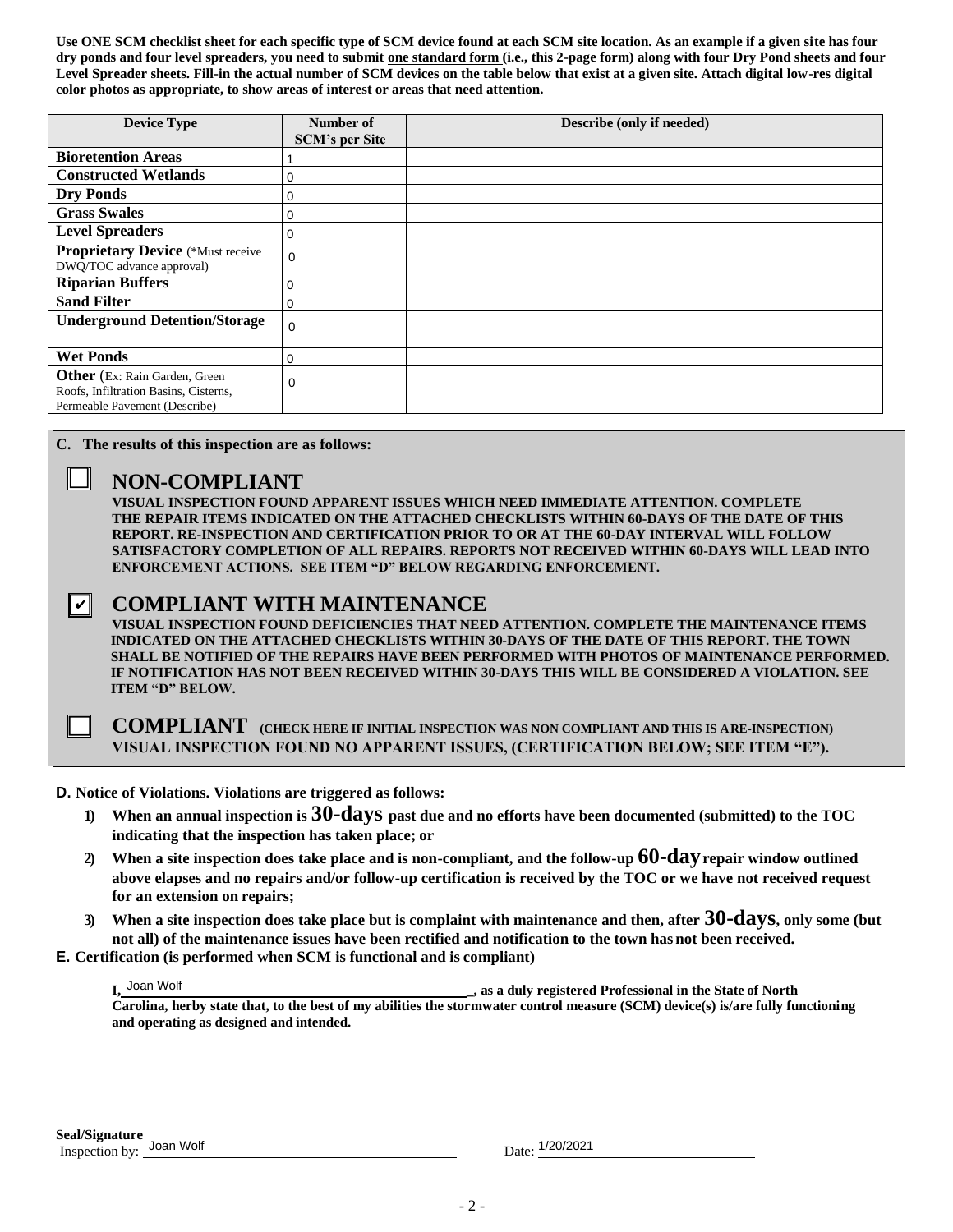## **Submittal Requirements:**

- 1) **SUBMITTAL DEADLINE**. Maintenance inspection reports are due annually for all SCMs by the end of the anniversary month of original certification or as-built certification. If this date is unknown, a submittal month will be assigned by the Town. Due Dates can be found online at [Insert Link].
- 2) **SUBMITTAL FORMAT**. Submittals shall be in the form of an electronic copy sent via email as a pdf file. The TOC's standard *STORMWATER SCM ANNUAL MAINTENANCE INSPECTION REPORT* form shall be submitted with as many applicable SCM attachment check-off sheets as necessary based upon actual numbers of SCM's at a site. As an example if a given site has four SCM's **dry ponds** and four **level spreaders connected to the ponds**, you need to submit one standard form (i.e., the 2-page form) along with four 'dry pond checklist attachments and four 'level spreader checklist attachment sheets. Additionally, color digital photographs of the SCM features and areas of interest/concern shall be submitted as well. ALL of the above shall be submitted as ONE pdf – preferably no more than (5) megabytes in size. Do **NOT** submit separate digital photos as a pdf, separate attachment sheets as a pdf – make it all one pdf submittal. If you need to shrink or reduce the size of the electronic file – use low resolution scanning and put approximately 3-4 pictures on one page. Full size page pictures are not needed or desired. Text book quality digital pictures likewise are not needed. However, all pictures shall be submitted in COLOR – no black and white pictures are desired. We need pictures of the overall scm, berms, riser structure, outfall looking up into the riser to see the flow path, and dissipators at a minimum.
- 3) **FILE NAMING CONVENTION.** Please use the following guidelines for naming the inspection report package PDF file. This will ensure that submittal reports are properly filed, accounted for and discoverable.

Filename: Numeric year of submittal\_Numeric month of submittal\_SCM PASS or SCM FAIL\_Site name\_Property ID Number.pdf

For example, a passing inspection report package submitted for Public Works on 10/01/2020 would be named: 2020\_10\_SCM PASS\_PUBLIC WORKS\_9778728704.pdf

4) **PAPER COPIES.** Paper copy submittals are no longer required or desired. All submittals should be submitted electronically to the Stormwater Division at the following email address: [stormwater@townofcarrboro.org.](mailto:stormwater@townofcarrboro.org) Please CC the responsible party if submitting on their behalf. Additional submittal questions may be answered by Stormwater Division staff by leaving a voicemail at 919-913-2999.

**Note #1: Inspections that are NOT IN COMPLIANCE The "NON COMPLIANT" box should be checked under item "C". The failed inspection form along with the specific SCM check-off attachments summarizing required repairs must be submitted to the TOC within 48-hours following the inspection. Re-inspection and certification will be required after the repairs. The Owner has a maximum of 60 days from the date of the preliminary inspection to make all repairs, correct all deficiencies, and submit a certification to the TOC in order to avoid enforcement actions***. It is strongly encouraged that the inspector be part of the repair and maintenance process in a QA/QC role in order to ensure that repairs are being performed properly*

**Note #2 Inspections with Minor Maintenance The "Compliant with Maintenance" box should be checked. The inspection forms along with specific SCM check-off attachments summarizing the maintenance need to be submitted to the town. Maintenance should be performed and a follow-up notification (email with pictures) sent to the town.**

**Note** *#3:* **Inspections With No Deficiencies** *–* **"The "COMPLIANT" box should be checked under item "C". The inspection form should be signed, stamped, and sealed by the appropriate professional and submitted to the TOC within the same month of, on or before the established inspection due date. Attach the applicable SCM check-off sheets and confirmatory digital photographs accordingly.**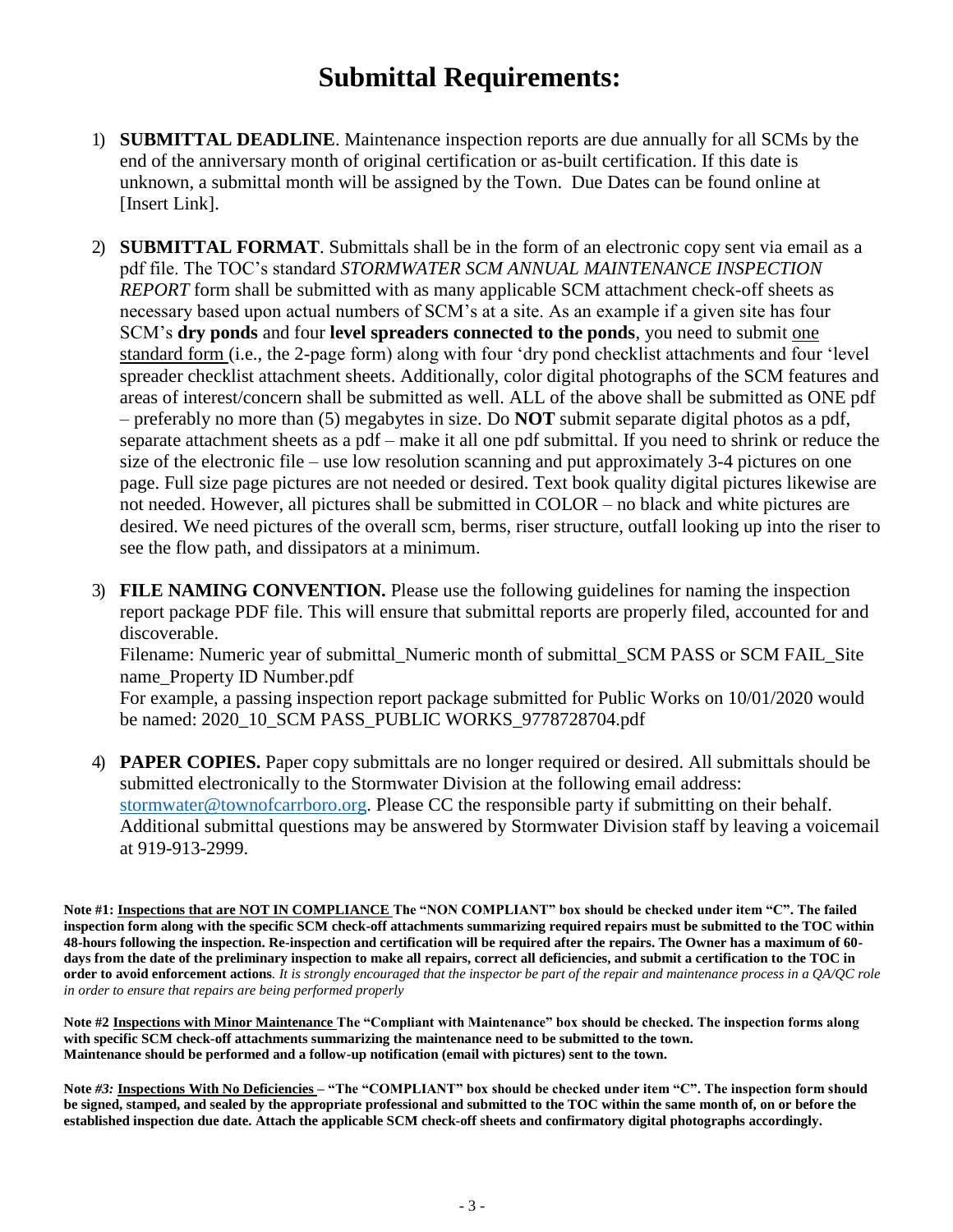## Bioretention Area Checklist for Annual SCM Report Town of Carrboro, North Carolina

SCM Site Name Elm Falls Subdivision/SCM-1076 Date 1/20/2021

## **Item-by-Item Code Key:** *(Revised January 13, 2021)*

| $\mathbf C$ | <b>Compliant</b> (No Repairs Needed) = Passes Inspection<br>Compliant with minor maintenance (repairs and notification within 30 days) |
|-------------|----------------------------------------------------------------------------------------------------------------------------------------|
| C/M<br>NC   | Not Compliant (Repairs and re-inspection within 60 days)                                                                               |
| N/A         | Not Applicable                                                                                                                         |
|             |                                                                                                                                        |

### **INFLOW POINTS**

| <b>Assessment</b>             | <b>Code Status</b> | <b>Comments</b> |
|-------------------------------|--------------------|-----------------|
| Erosion/undercutting          |                    |                 |
| Structural condition          |                    |                 |
| Displacement/sedimentation of | ັ                  |                 |
| fabric/rip-rap                |                    |                 |
| Other (Describe)              |                    |                 |

#### **PERIMETER/SIDE SLOPES/EMBANKMENT**

| <b>Assessment</b> | <b>Code Status</b> | <b>Comments</b>                          |
|-------------------|--------------------|------------------------------------------|
| Bare soil/erosion | C/M                | A few areas of bare soil, reseed slope & |
| Woody vegetation  | ◡                  |                                          |
| Other (Describe)  | C/M                | Remove invasive plants from SCM          |

#### **PRE-TREATMENT AREA (Forebay, grass swales & verges, gravel)**

| <b>Assessment</b>            | <b>Code Status</b> | <b>Comments</b> |
|------------------------------|--------------------|-----------------|
| Sediment/debris accumulation |                    |                 |
| Erosion/gullies present      |                    |                 |
| Invasive vegetation          |                    |                 |
| Other (Describe)             |                    |                 |

### **BIORETENTION CELL**

| <b>Assessment</b>                                                              | <b>Code Status</b> | <b>Comments</b>                                                        |
|--------------------------------------------------------------------------------|--------------------|------------------------------------------------------------------------|
| Overgrown vegetation (requires                                                 | С                  |                                                                        |
| pruning)                                                                       |                    |                                                                        |
| Plants are dead, diseased, or dying                                            | C/M                | Replace missing plantings, refer to planting                           |
| (Replace such plants as necessary per original<br>approved construction plans) |                    | schedule. Species substitutions must be<br>approved by Carrboro staff. |
| Mulch is decomposed or displaced                                               | N/A                | No mulch used in this SCM.                                             |
| Soils/mulch clogged with sediment                                              | С                  |                                                                        |
| Evidence of lack of proper drainage                                            | C                  |                                                                        |
| (e.g. dead plants or successional                                              |                    |                                                                        |
| wetland vegetation)                                                            |                    |                                                                        |
| Bare or eroded areas in grass cells                                            | C                  |                                                                        |
| Other (Describe)                                                               |                    |                                                                        |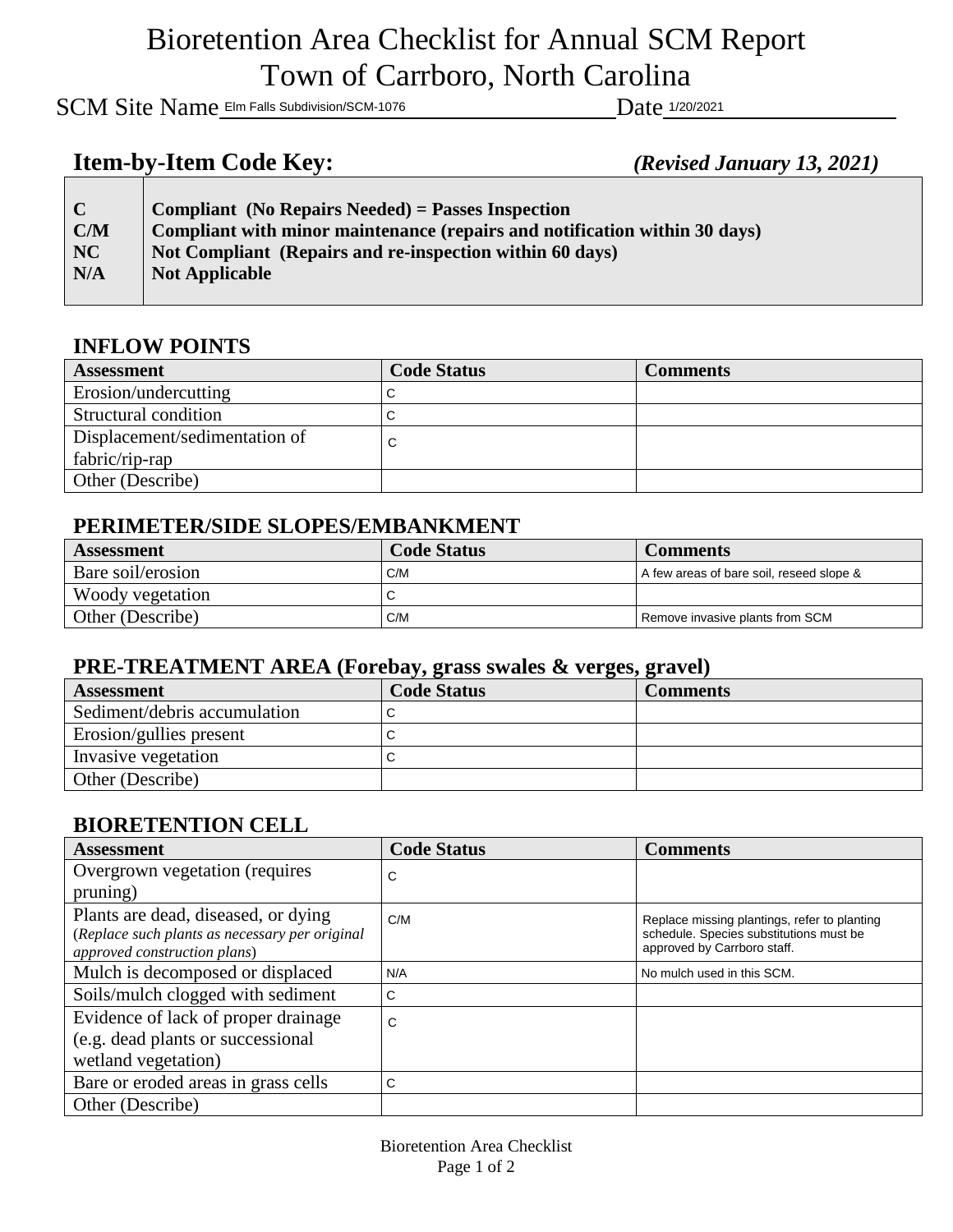# Bioretention Area Checklist for Annual SCM Report Town of Carrboro, North Carolina

SCM Site Name Elm Falls Subdivision/SCM-1076 Date 1/20/2021

### **OUTLET DEVICE**

| <b>Assessment</b>                         | <b>Code Status</b> | <b>Comments</b> |
|-------------------------------------------|--------------------|-----------------|
| Riser structure has 9-12 inches of        | С                  |                 |
| pooling                                   |                    |                 |
| Erosion/undercutting                      | С                  |                 |
| Structural condition                      | C                  |                 |
| Sediment in pipe                          | С                  |                 |
| Joint failure/loss of grout material/soil | C                  |                 |
| piping                                    |                    |                 |
| Displacement of fabric/rip-rap            | C                  |                 |
| Other (Describe)                          |                    |                 |

### **MISCELLANEOUS**

| <b>Assessment</b>                                   | <b>Code Status</b> | <b>Comments</b> |
|-----------------------------------------------------|--------------------|-----------------|
| Trash/debris                                        |                    |                 |
| Access                                              |                    |                 |
| Evidence of routine maintenance being $\mathcal{C}$ |                    |                 |
| performed?                                          |                    |                 |
| Other (Describe)                                    |                    |                 |

### **PHOTOGRAPHS**

Attach low-resolution, digital color photographs of the site and SCM features. Include captions describing the photographs.

### **ADDITIONAL COMMENTS**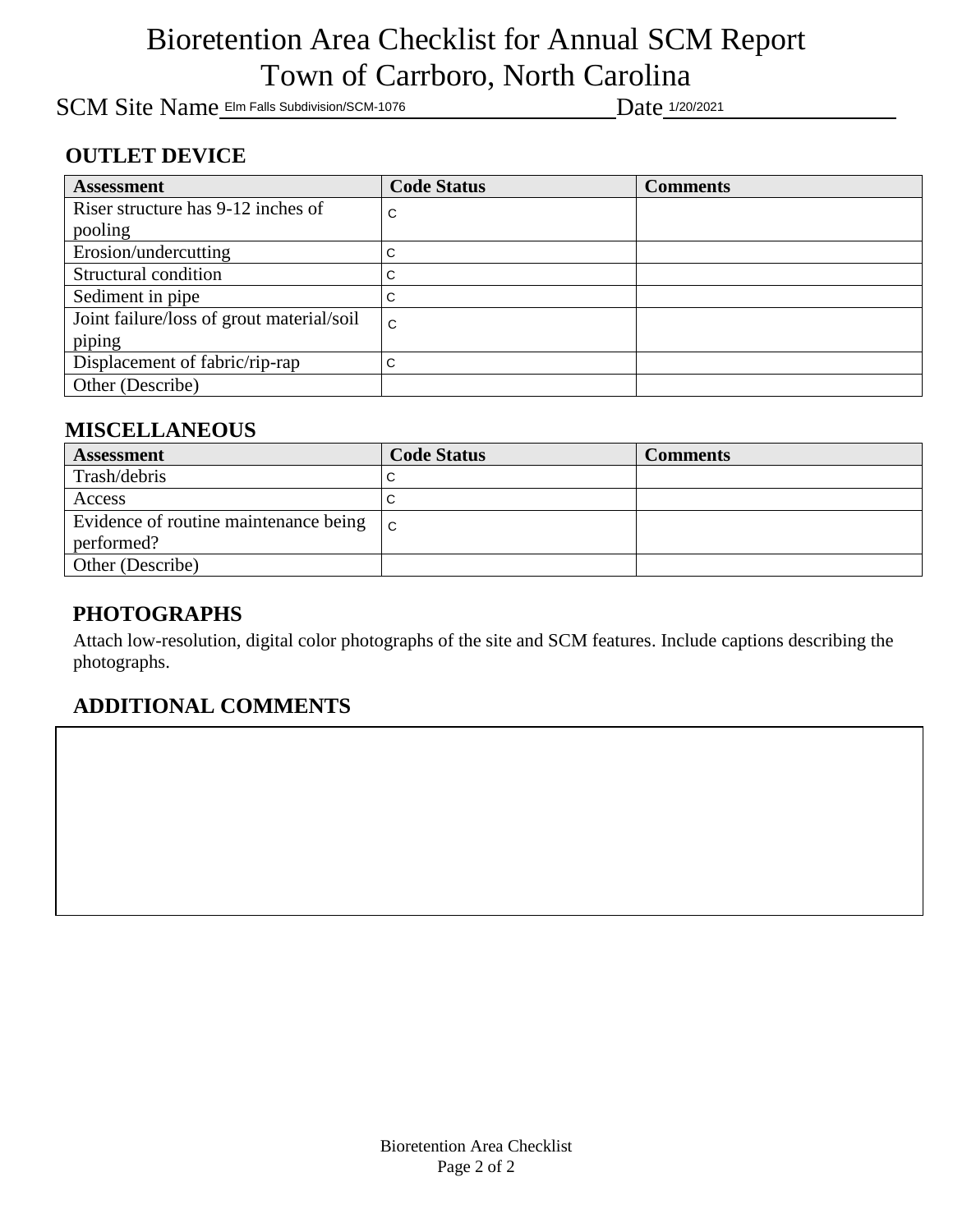**Elm Falls Subdivision/SCM-1076** 



Photo 1 SW corner looking NE



Photo 2 SE corner looking NW